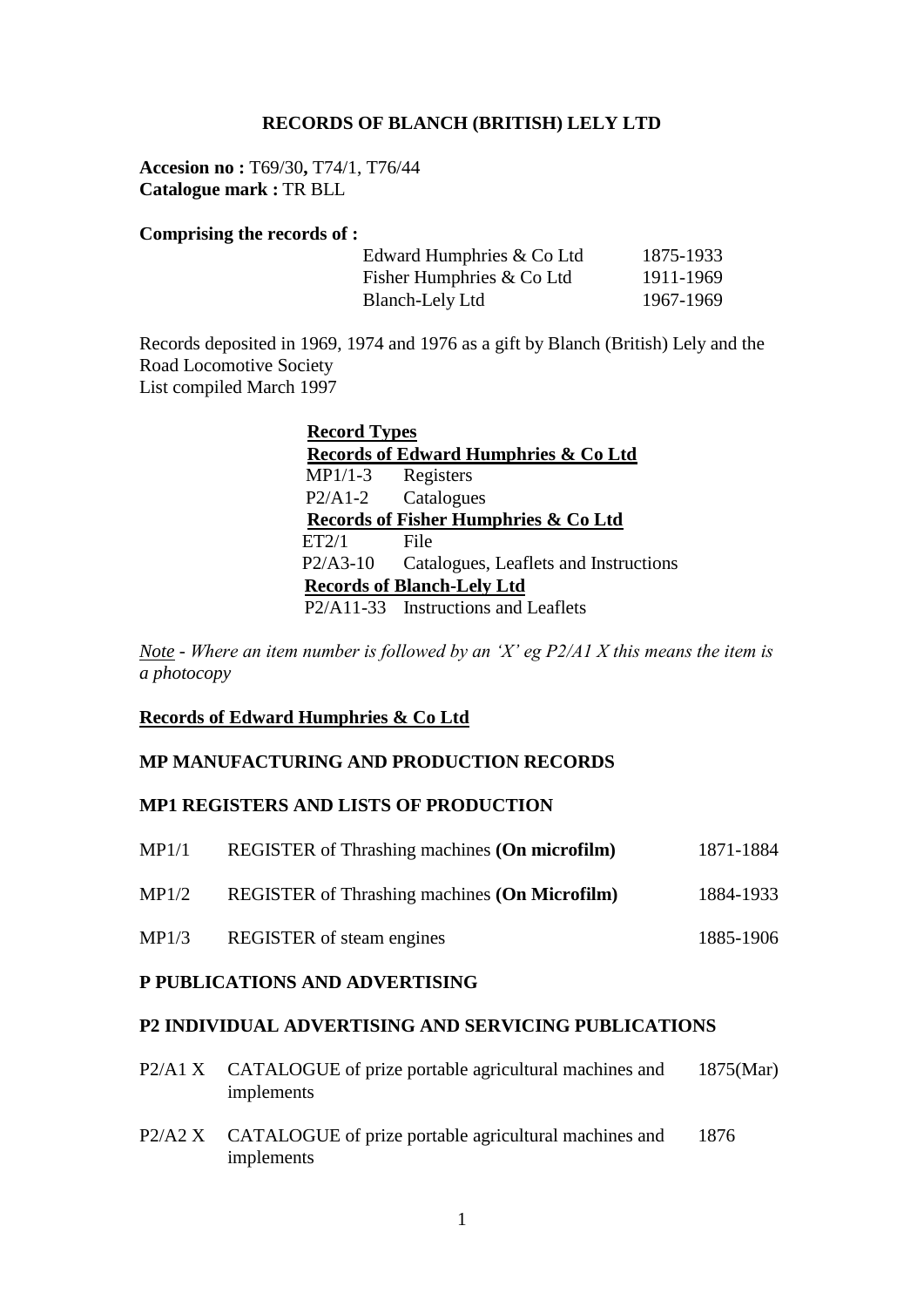# **Records of Fisher Humphries & Co Ltd**

# **ET TECHNICAL RECORDS**

# **ET2 TECHNICAL REFERENCE RECORDS TO FIRM'S PRODUCTS**

| ET2/1 | FILE relating to thrashing machines | 1945 |
|-------|-------------------------------------|------|
|       |                                     |      |

## **P PUBLICATIONS AND ADVERTISING**

## **P2 INDIVIDUAL ADVERTISING AND SERVICING PUBLICATIONS**

|         | P2/A3 X CATALOGUE of Agricultural Machinery                                    | c1911      |
|---------|--------------------------------------------------------------------------------|------------|
| P2/A4 X | <b>INSTRUCTIONS</b> for the Humphries Model S F A I<br><b>Thresing Machine</b> | $c1940$ 's |
| P2/AS   | LEAFLET, B.145 Beet Harvester                                                  | 1960's     |
| P2/AG   | <b>LEAFLET, Lely Victory Combine</b>                                           | 1960's     |
| P2/A7   | LEAFLET, 9 Tine Cultivator                                                     | 1965       |
| P2/AB   | LEAFLET, 3F Ridger                                                             | 1965       |
| P2/Ag   | <b>INSTRUCTIONS</b> and spares manual, Sub-soiler and Mole<br>Drainer          | 1967       |
| P2/A10  | <b>INSTRUCTIONS</b> and spares manual, Hedgecutter                             | 1969       |
|         |                                                                                |            |

## **Records of Blanch-Lely Ltd**

# **P PUBLICATIONS AND ADVERTISING**

## **P2 INDIVIDUAL ADVERTISING AND SERVICING PUBLICATIONS**

| P2/A11 | <b>INSTRUCTIONS</b> and spares manual, Crosspreader         | 1967 |
|--------|-------------------------------------------------------------|------|
| P2/A12 | <b>INSTRUCTIONS</b> and spares manual, Tedders              | 1967 |
| P2/A13 | <b>INSTRUCTIONS</b> and spares manual, Pullrake             | 1968 |
| P2/A14 | <b>INSTRUCTIONS</b> and spares manual, Anylevel 20 Elevator | 1969 |
| P2/A15 | <b>INSTRUCTIONS</b> and spares manual, Stackhy 20 Elevator  | 1969 |
| P2/A16 | <b>INSTRUCTIONS</b> and spares manual, Sunrake              | 1969 |
| P2/A17 | <b>INSTRUCTIONS</b> and spares manual, Super Snipe          | 1969 |